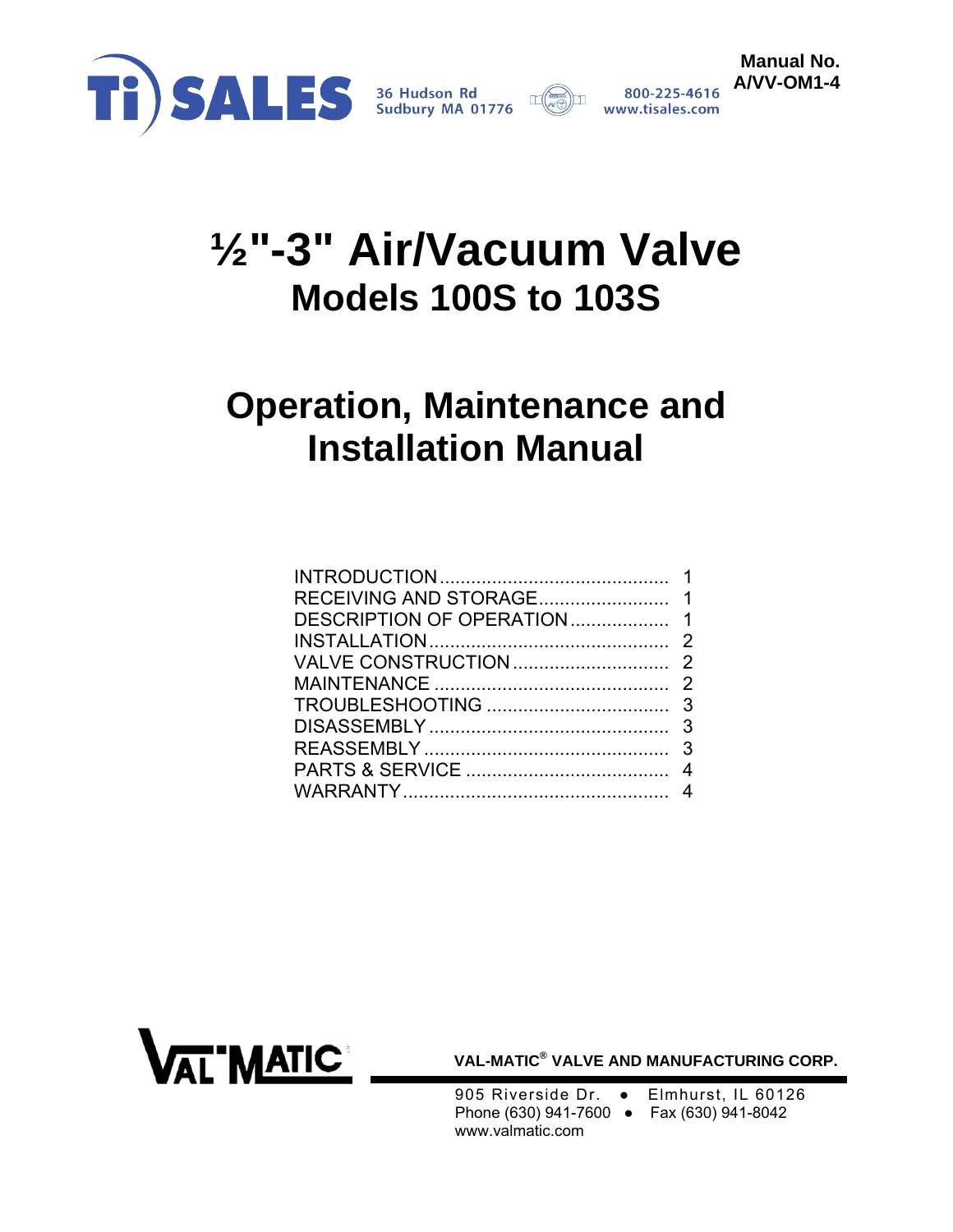### <span id="page-1-0"></span>**VAL-MATIC'S ½"-3" AIR/VACUUM VALVE OPERATION, MAINTENANCE AND INSTALLATION**

#### **INTRODUCTION**

The Air/Vacuum Valve has been designed with stainless steel trim to give years of trouble-free operation. This manual will provide you with the information to properly install and maintain the valve to ensure a long service life. The Air/Vacuum valve is designed to exhaust large quantities of air upon system start-up and allow air to re-enter the line upon system shut down.

**Note:** While Air/Vacuum Valves will exhaust large quantities of air upon start-up, they will not continuously release air during system operation. For that function, an Air Release Valve is required.

Also, this valve is not intended for fluids<br>containing suspended solids such as containing suspended solids such as wastewater. For waste-water and other high turbidity applications, use Val-Matic Series 300A Sewage Air/Vacuum Valves.



The valve is a float-operated, resilient-seated valve designed to handle clean fluids. The Size, Maximum Working Pressure, and Series No. are stamped on the nameplate for reference.

**Note:** Low Durometer seats are available for low pressure applications.

#### **RECEIVING AND STORAGE**

Inspect valves upon receipt for damage in shipment. Unload all valves carefully to the ground without dropping.

Valves should remain crated, clean and dry until installed to prevent weather related damage. For long term storage greater than six months, the rubber surfaces of the seat should be coated with a thin film of FDA approved grease. Do not expose seat to sunlight or ozone for any extended period.



**FIGURE 1.** ½"-3" AIR/VACUUM VALVE

#### **DESCRIPTION OF OPERATION**

The Air/Vacuum Valve is designed to exhaust large quantities of air upon system start-up and allow air to re-enter the line upon system shutdown or line break. As water enters the valve during start-up, the float will rise, closing the outlet port. The valve will remain closed until system pressure drops to near zero pressure. It will open during shut-down to perform a dual purpose. First, it eliminates the possibility of a vacuum forming and a potential pipeline collapse. Second it allows rapid drainage of the line when system maintenance is required.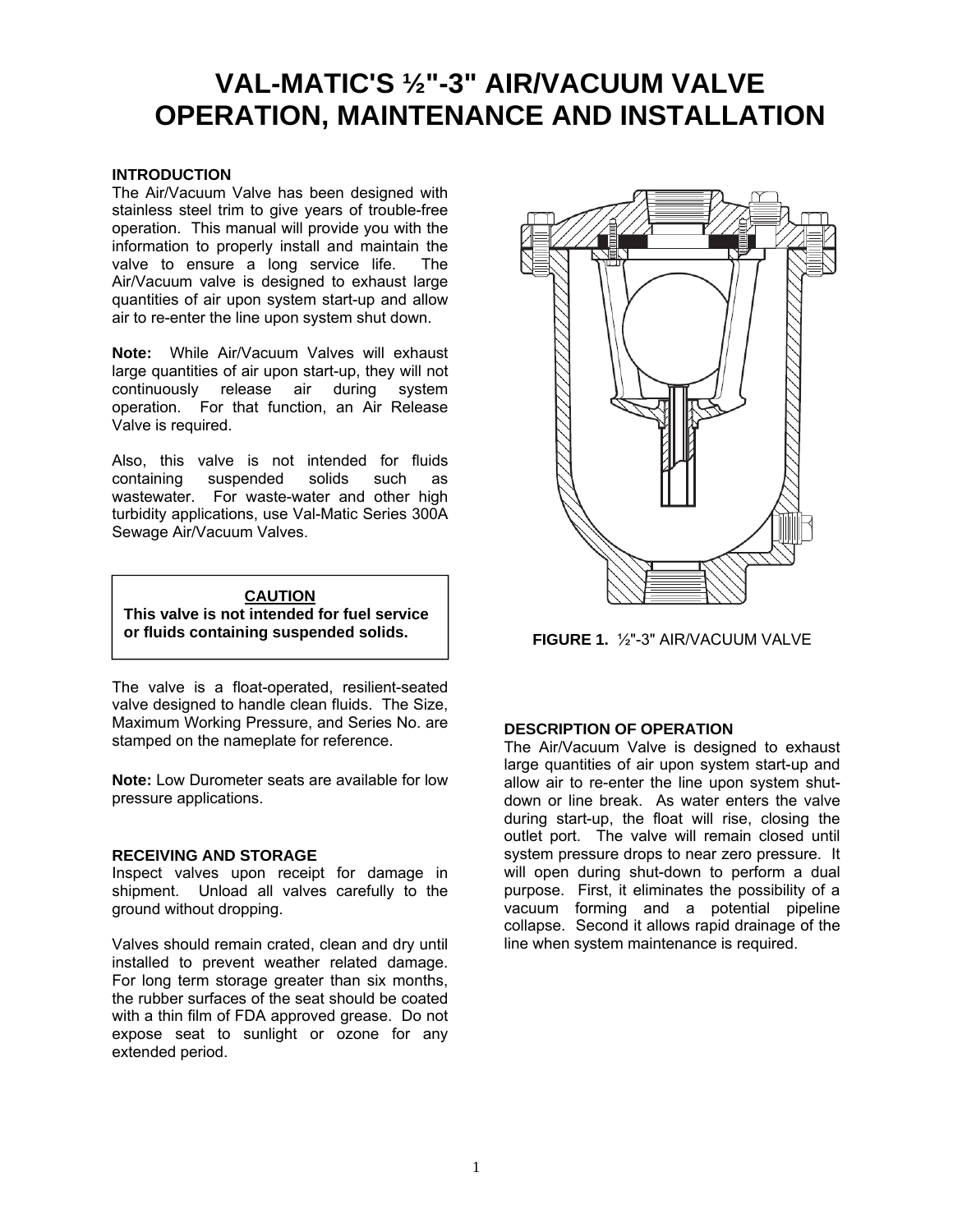#### <span id="page-2-0"></span>**DESCRIPTION OF OPERATION (Cont'd)**

The only moving parts in the valve are the float and the float guide. The float guide assures that the float enters the seat at the optimum angle and assures that the float will not make contact with any surface other than the resilient seat thus assuring long maintenance free life.

#### **INSTALLATION**

The installation of the valve is important for its proper operation. Valves must be installed at the system high points in the vertical position with the inlet down. A vault with adequate venting and drainage should be provided. A fullported shut-off valve should be installed below each valve in the event servicing is required.

#### **VALVE CONSTRUCTION**

The Air/Vacuum Valve body and cover are cast iron. All internal components are stainless steel with the exception of the valve seat which is resilient. The float (5) and float guide (20) are the only moving parts assuring long life with minimal maintenance. The general details of construction are illustrated in Figure 2. The body (1) is threaded for connection to the pipeline. The seat (4) is retained in the cast cover (2). The seat (4) is retained by a baffle (3).



**FIGURE 2. ½"-3" AIR/VACUUM VALVE**

| Table 1. 1/2"-3" Air/Vacuum Valve Parts List |                    |                        |  |
|----------------------------------------------|--------------------|------------------------|--|
| <b>Item</b>                                  | <b>Description</b> | <b>Material</b>        |  |
|                                              | Body               | Cast Iron              |  |
| 2                                            | Cover              | Cast Iron              |  |
| 3                                            | Baffle             | Ductile Iron           |  |
| 4                                            | Seat*              | Buna-N                 |  |
| 5                                            | Float*             | <b>Stainless Steel</b> |  |
| 6                                            | Gasket*            | Non-Asbestos           |  |
| 7                                            | Cover Bolt         | <b>Alloy Steel</b>     |  |
| 8                                            | Retaining Screw*   | <b>Stainless Steel</b> |  |
| 9                                            | Guide Bushing*     | Stainless Steel        |  |
| 14                                           | Pipe Plug          | Iron                   |  |
| 20                                           | Guide Shaft*       | <b>Stainless Steel</b> |  |
| * Recommended Spare Part                     |                    |                        |  |

#### **MAINTENANCE**

The Air/Vacuum Valve requires no scheduled lubrication or maintenance.

INSPECTION: Periodic inspection for leakage can be performed. A manual drain valve can be installed in the lower drain plug to perform this operation as shown in Figure 3.



**FIGURE 3. INSPECTION PIPING**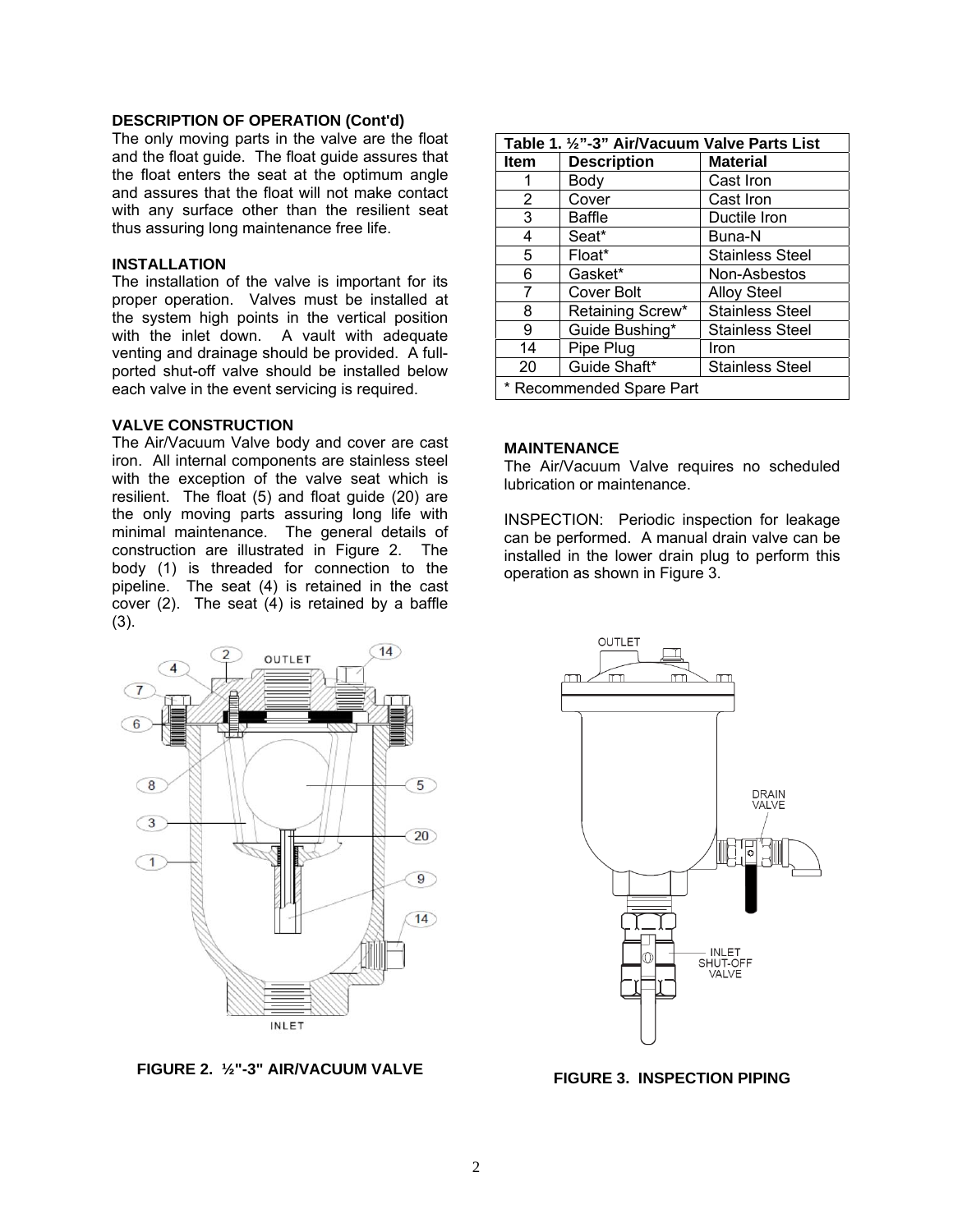#### <span id="page-3-0"></span>**MAINTENANCE (Cont'd)**

- 1. Close the inlet shut-off valve.
- 2. Open the drain valve to allow the fluid in the valve to drain. It may be necessary to apply a downward force on the float to unseat the valve.
- 3. Close the drain valve.
- 4. Slowly open the inlet shut-off valve to fill the valve with water. Observe the seating action and verify that the valve closes without leakage.
- 5. If leakage occurs, the valve should be removed and inspected for wear or possible damage from foreign matter.

#### **TROUBLESHOOTING**

Several problems and solutions are presented below to assist you in troubleshooting the valve assembly in an efficient manner.

- Leakage at Bottom Connection: Tighten valve threaded connection. If leak persists, remove valve and seal threads with Teflon sealant.
- Leakage at Cover: Tighten bolts, replace gasket.
- Valve Leaks when Closed: Inspect seat for damage and replace.

#### **DISASSEMBLY**

The valve can be disassembled without removing it from the pipeline. Or for convenience, the valve can be removed from the line. All work on the valve should be performed by a skilled mechanic with proper tools.

#### **WARNING**

**The line must be drained before removing the cover or pressure may be released causing bodily harm.**

- 1. Close inlet shut-off valve. Open drain valve or remove drain plug. Remove the cover bolts (7) on the top cover.
- 2. Pry cover (2) loose and lift off valve body.
- 3. Remove retainer bolts (8) and inspect seat for cracks in rubber or wear in sealing surface.
- 4. Turn guide bushing (9) to remove it from the cast baffle (3).
- 5. Clean and inspect parts. Replace worn parts as necessary.

#### **RE-ASSEMBLY**

All parts must be cleaned and gasket surfaces should be cleaned with a stiff wire brush in the direction of the serrations or machine marks. Worn parts, gaskets and seals should be replaced during reassembly.

- 1. Apply Loctite to guide bushing threads (9) and thread bushing into baffle (3). Insert float shaft into float (5).
- 2. Lay seat (4) over inverted cover with flat surface directed toward cover.
- 3. Install float assembly and baffle over seat and secure with retaining bolts (8) at 10 ftlbs.
- 4. Lay cover gasket (6) and cover (2) over bolt holes in body (1).
- 5. Insert lubricated bolts (7) and tighten to the torques listed in Table 2.

| <b>Table 2. Valve Cover Bolt Torques</b> |                        |  |
|------------------------------------------|------------------------|--|
| <b>Size</b>                              | <b>Torque (ft-lbs)</b> |  |
| 5/16"                                    | 10                     |  |
| 3/8"                                     | 24                     |  |
| 1/2"                                     | 59                     |  |
| 5/2"                                     | 117                    |  |